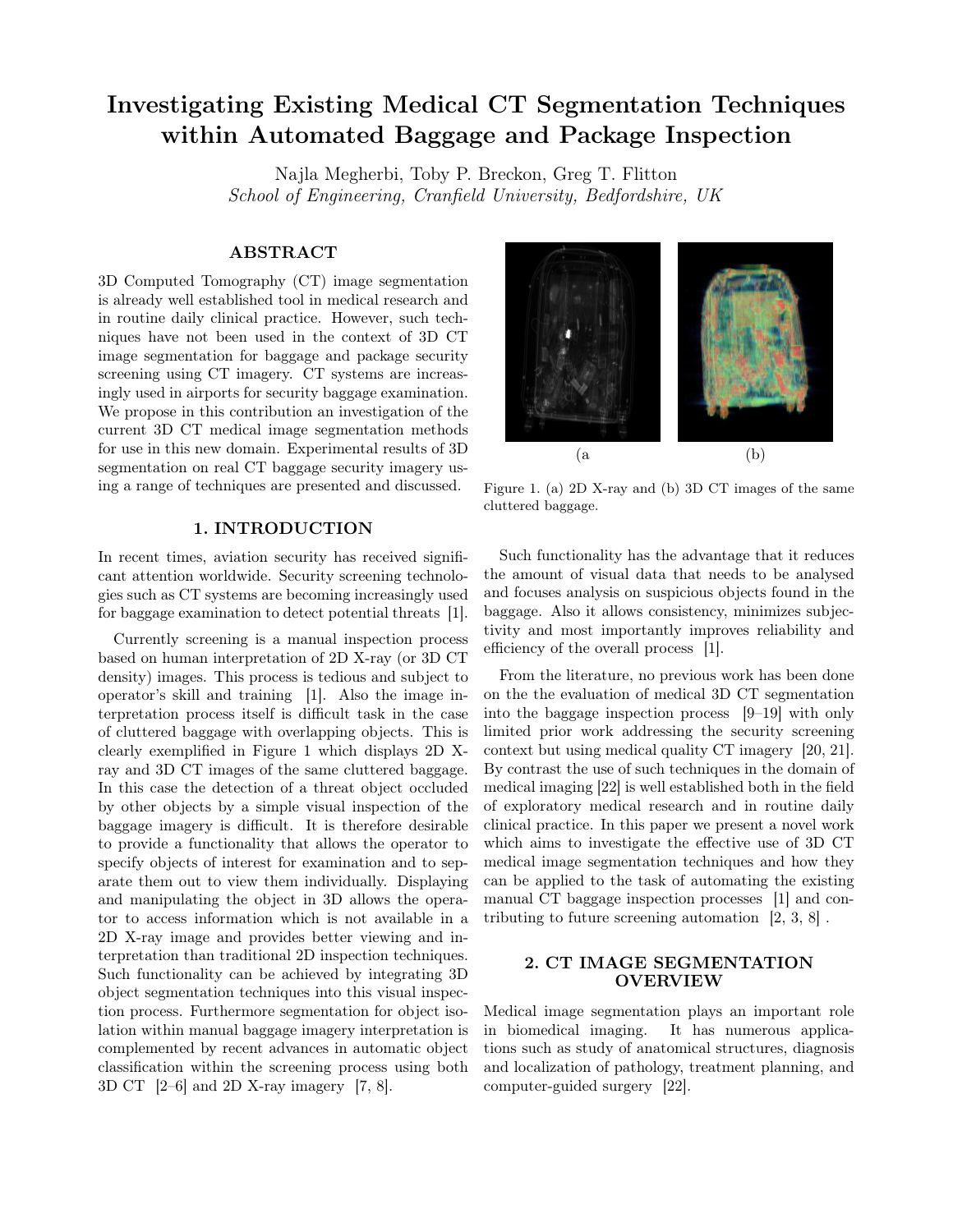Classically, image segmentation is defined as the process of partitioning an image into non overlapping regions that are homogeneous according to one or several characteristics such as intensity and texture patterns. In medical imaging applications, image segmentation refers to the process of separation and delineation of an anatomical structure so that it can be viewed individually for further examination [22].

A wide variety of techniques are available for medical image segmentation [22–24]. These vary depending on the specific application, imaging modality used for gathering data (e.g. CT, MRI), and the anatomical structures reputed to be segmented. These methods can be broadly classified into two categories, namely (a) region-based methods which perform the segmentation by finding coherent regions according to some criteria [25–31], and (b) boundary-based methods that find the boundaries of the object of interest [32–40].

Region-based segmentation approaches include many variants of the region growing method [25–30] and a fuzzy connectedness segmentation method [31].

Boundary-based segmentation approaches range from the earliest and simplest threshold-based techniques [28, 41, 42] to the more sophisticated modelbased techniques such as active contours [32, 33] and level sets [34–38] based on local gradients. The watershed segmentation method [39, 40] can also be considered under this category since it uses the boundary edge of the object of interest.

As the number of available segmentation algorithms in each category is very high, we have selected the most prominent methods to apply to our new problem domain. Notably, threshold-based techniques are not suitable in our application for two reasons. The first is the lack of homogeneity in CT density values within the same object due to object complexity. For instance an Improvised Explosive Device (IED) can have several CT density values corresponding to its different components. This is dissimilar to medical CT imagery where the anatomical structures to be segmented commonly have uniform CT density. The second reason is that objects of interest will commonly be surrounded by large number of diverse objects of different CT density value which leads to have a poor contrast against the background.

In addition as some objects, such as weapons, have regions of high curvature, level set methods using curvature term can not be readily used for this application as they are generally unsuitable for segmenting objects with high curvatures [34, 35]. Furthermore, unlike in medical imaging applications, no prior knowledge about

the shape and intensity of an object being segmented is available. As a result we exclude several methods that make use of intensity prior knowledge such those simplistic methods using an intensity range to perform the segmentation (connected threshold, neighbourhood connected, and isolated connected region growing methods) [43]. Methods based on shape prior knowledge (e.g. [36]) are also not used in this work.

Consequently, the four methods considered for evaluation in this work based on their suitability to the problem domain, are confidence connected region growing method [43] and fuzzy connectedness method [31] for region-based methods. For boundary-based approaches we have chosen the fast marching method [37] as level set method and the watershed method [39, 40].

# 2.1 Confidence Connected Region Growing

Region growing segmentation techniques start the segmentation by defining a seed region (one or more voxels) placed inside the object of interest. Neighbouring voxels are then evaluated against a predefined homogeneity criterion, e.g. intensity, color, and texture. Voxels that satisfy the criterion are added to the region. This process is repeated until the whole volume is covered leading the region to grow from the given seed region. The resulting connected voxels in the volume represent the object of interest. The confidence connected method is a simplest implementation of region growing segmentation approaches in which the homogeneity criterion is a function of CT density values statistics (e.g. mean and standard deviation) of the object of interest [43].

#### 2.2 Fuzzy Connectedness

As in the previous segmentation method, this method looks for uniformity within a sub-region, based on a desired property. The later is represented by a fuzzy affinity measure which computes the strength of connectedness between any pair of voxels in the volume [31]. This measure is a function of the degree of the adjacency of the considered voxels and the similarity of their CT density values. The greater the spatial proximity and the similarity CT density, the greater the affinity map between given voxels [31].

## 2.3 Watershed

The watershed method is based on the topography concept of watersheds and catchment basins [39, 40]. If we flood a surface with waters form minimal altitudes (minima) such that we avoid the merging of waters coming from the different minima, the surface will be separated into catchment basins and watershed lines. By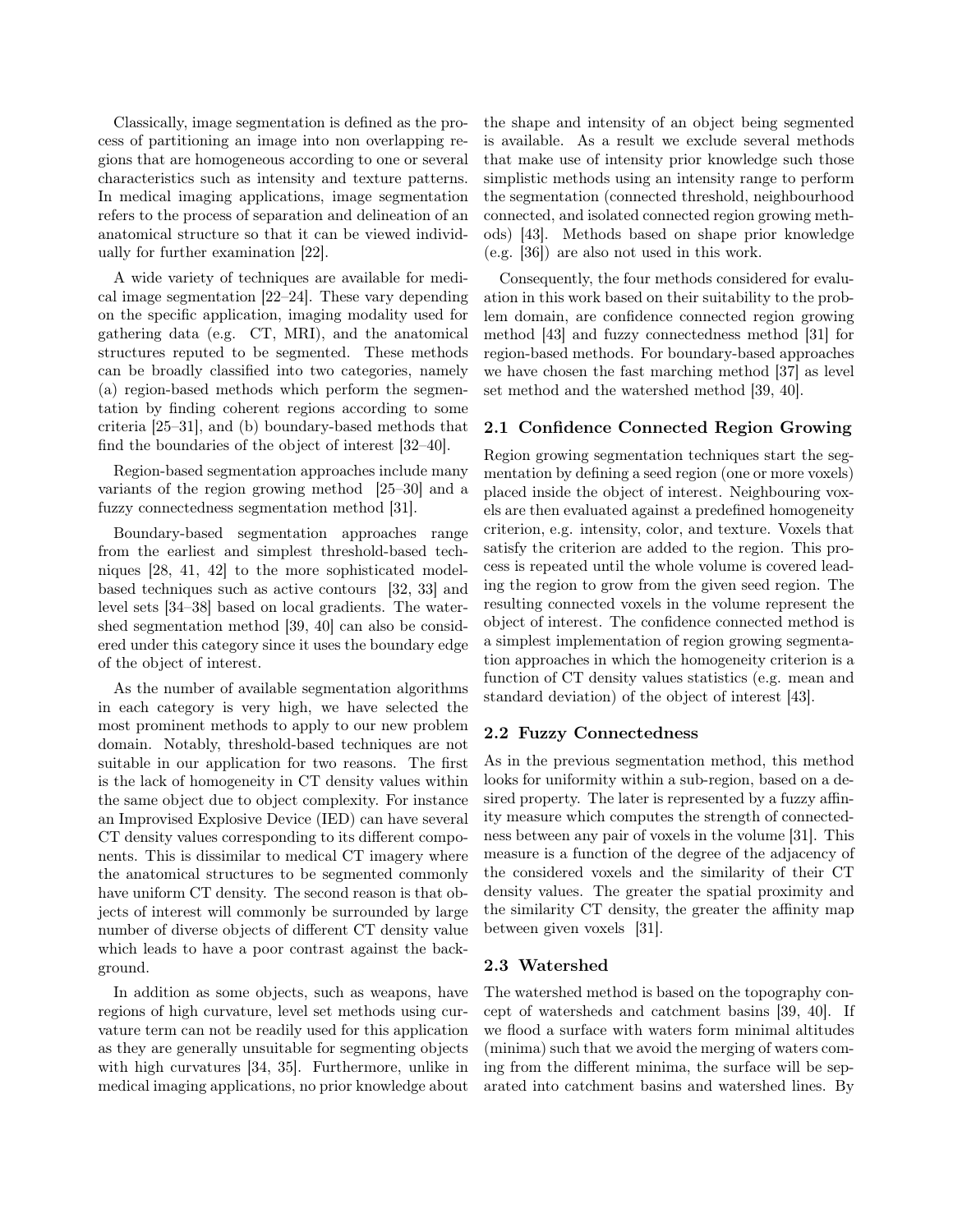analogy to this process, the gradient image of the CT volume is interpreted as a topographic map where the CT levels at each point describe altitudes. Catchment basins correspond to the homogeneous sub-regions in the volume and the watershed lines correspond to the edges. The key advantage of watershed method is that it is automatic where no seed points are needed to perform the segmentation. In addition it always produces closed contours. This method is notably very sensitive to noise which can result in over-segmentation of the volume.

#### 2.4 Fast Marching

The Fast Marching method works by propagating a front from an initial seed region. The evolution of this front results from applying a general speed function to the initial seed region. Usually the speed function is an edge-attracting function which is constructed so that it moves quickly in homogeneous areas when the gradient is low and stops in region edge when the gradient is high. The Fast Marching method is a type of level set method which is designed for problems in which the sign of the speed function is preserved (always positive or negative) so that the front always moves outward or inward. Since the speed function never changes sign, the location of the propagating front, hence the boundary of the region to be segmented is computed as the arrival time of the front as it crosses the voxels in the volume. This time is a function of the distance from the initial seed region and the speed function which represent the resistance against the front as it progresses through the volume [37].

#### 3. EXPERIMENTS AND RESULTS

In this section we present the results of the four previous approaches for 3D CT segmentation on baggage security CT imagery. The data was gathered using a Reveal CT-80 baggage scanner with voxel resolution  $1.5 \text{mm} \times 1.6 \text{mm} \times 16 \text{mm} \times (x,y,z).$ 

Figure 2 displays two samples of our data. In the top, the 2D X-ray images are presented. In the bottom, we show the rendered volumes of the same two samples. The first sample (Figure 2 left) is a baggage which contains among other objects a bottle of water. The other sample has a gun placed in the baggage containing other different objects. In the following discussion, we will refer to these two samples as bottle baggage and gun baggage respectively.

In our experiment we are interested to segment the bottle and the gun as examples of simple and complex



Figure 2. 2D X-ray image and CT volume of (a) bottle baggage and (b) gun baggage.

items of interest. Within current security concerns, bottles represent interesting target objects to examine in any baggage screening process.

Before applying any of the selected segmentation methods, the baggage security CT volumes are preprocessed to filter out basic image noise. To this end, a non-linear anisotropic diffusion smoothing filter is used [44]. This filter has the advantage of both preserving the edge structures and smoothing noise within the CT volume. The imagery suffers from a range of noise sources, notably caused by metal artefacts in the CT process which are themselves the subject of separate investigation [45–48].

In Figure 3 we show the results of applying confidence connected, fuzzy connectedness and fast marching methods on the bottle baggage. In Figure 4 we present different watershed segmentation results generated by varying the threshold and the water level parameters. The meaning of these parameters can be found in [43]. As the ground truth segmentation for baggage security imagery is difficult to obtain, the four methods are compared qualitatively with respect to their subjective results. This is a valid measure of evaluation based on the fact that human operators will ultimately view such imagery.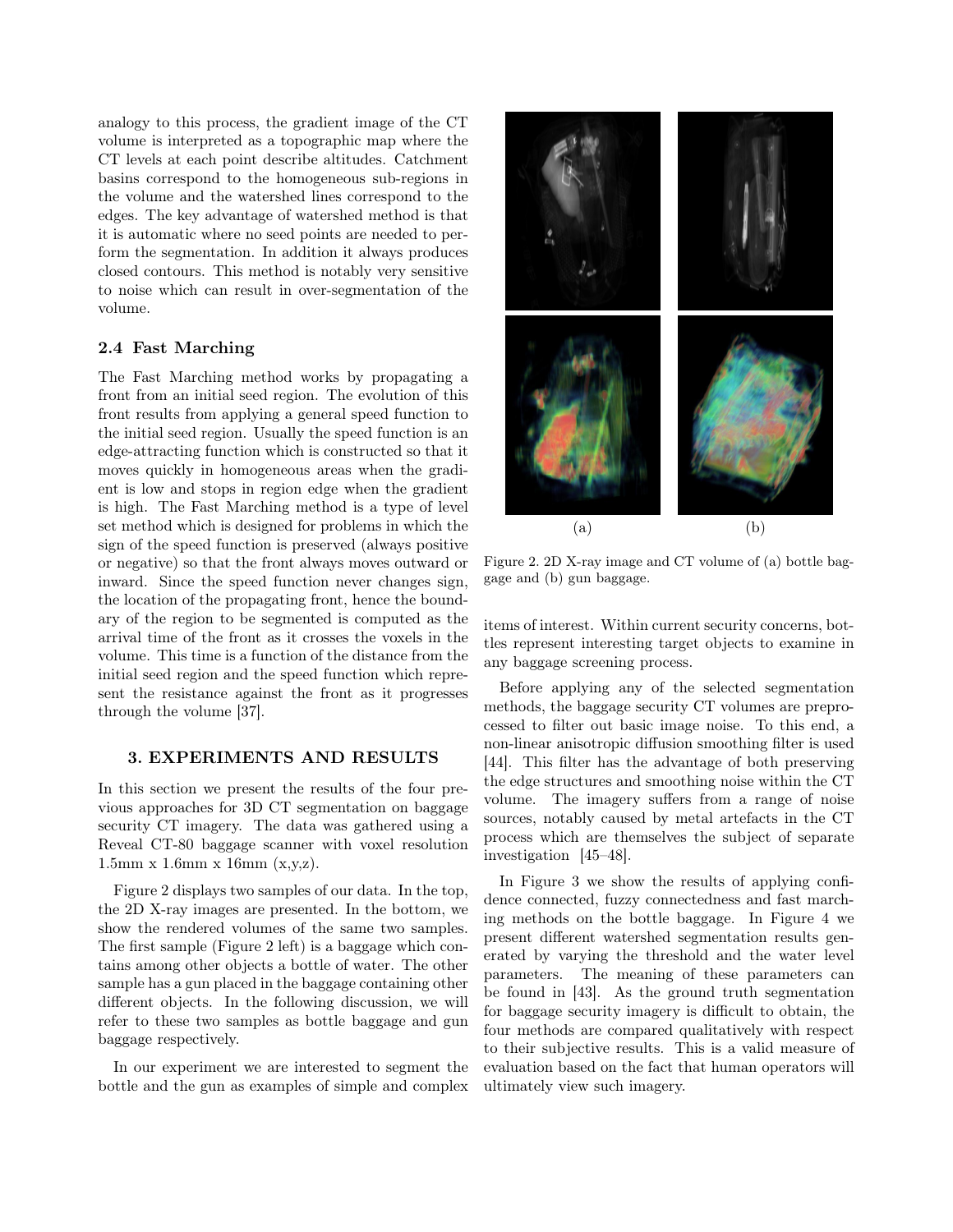As can be seen from Figure 3 and 4 all methods lead to good segmentation results. The bottle is segmented and separated successfully with confidence connectedness, fuzzy connectedness and fast marching methods. By analysing the slices of the segmented bottle, as depicted in Figure 5, one can remark that the region extracted with the confidence connected method has holes inside (Figure 5a). This is a common behaviour of region growing segmentation methods. In some situations the extracted regions are disconnected. The region extracted with the fuzzy connectedness is smooth compared to the previous segmentation, as can be seen in the border of the extracted region, and has fewer holes (Figure 5b). The fast marching method produces, as by definition, a connected region (Figure 5c).

The results obtained with the watershed method depend on the parameter tuning, image details (amount of edges) and the amount of noise present in the volume (Figure 4). Unlike the other methods, the watershed method operates on the whole volume and produces a total partition of the imagery which results in segmenting all objects contained in the volume. Tuning the parameters of this method to produce a segmentation of all objects without leading to an over-segmentation or merging together close regions is a difficult and tedious task.

The segmentation results of these methods can be improved by applying a post-processing step. For instance, in the case of confidence connected segmentation(Figure 3a), a morphology dilation filter can be used to close the holes inside the segmented object.

In Figure 6 we show the results of the gun segmentation using the four methods. The confidence connected and the fuzzy connectedness methods perform well (Figure 6 a,b). With few seed points, the gun has been segmented and the same remarks as for the results of these two methods on the bottle hold for this example also. As for the bottle, the results of applying the watershed method also depend on parameters tuning and image details (Figure 6d).

As Figure 6c reveals, the fast marching method failed on the gun. This is due to the fact that there is not enough area where the required marching front can evolve from the initial seed points toward the edges of the gun. This problem is caused by two factors: the size of the edges which is comparable to the size of the gun (as depicted in Figure 7), and the slice thickness (spacing between adjacent CT slices) in the z direction: In our work, the CT scanner used has a z slice thickness of 16 mm compared to 1.5 mm (or finer) in medical applications. Such resolution prevents us segmenting small



Figure 7. An axial slice of the gun baggage gradient image.

and thin objects such as batteries and knifes.

#### 4. CONCLUSION

In this contribution, we attempt to answer the question how suitable are current medical based 3D CT segmentation techniques for application to baggage security CT imagery. Experiments show that the current 3D CT medical image segmentation methods can be successfully applied to the CT security screening problem domain but that the results are significantly limited by the presence of noise, the complexity of the target imagery within this context and the lack of prior domain knowledge that underpins a range of leading medical domain approaches. In particular, we conclude that region-based segmentation methods perform better than boundary-based region methods especially for small objects.

The problem domain chosen is challenging compared to medical imaging applications. In our experiment, the parameters of the segmentation methods have to be tuned for each object we are interested in segmenting and also for each baggage item. In other words, a set of parameters working for an object placed in a given baggage item may not work for the same object placed in another baggage item. This is because the object will be surrounded by different contextual objects each time it is placed in a different bag. In medical applications, such problem does not occur since the location (the background) of the anatomical structure to be segmented is known a priori. In addition, no prior knowledge about the shape and intensity is available unlike medical equivalent. Furthermore, threat objects lack for CT density homogeneity unlike anatomical structures in medical applications.

Overall, the application of medical CT segmentation to CT security screening shows promise but key differences in the subject of the imagery results in new challenges unforeseen in prior medical work. Our evaluation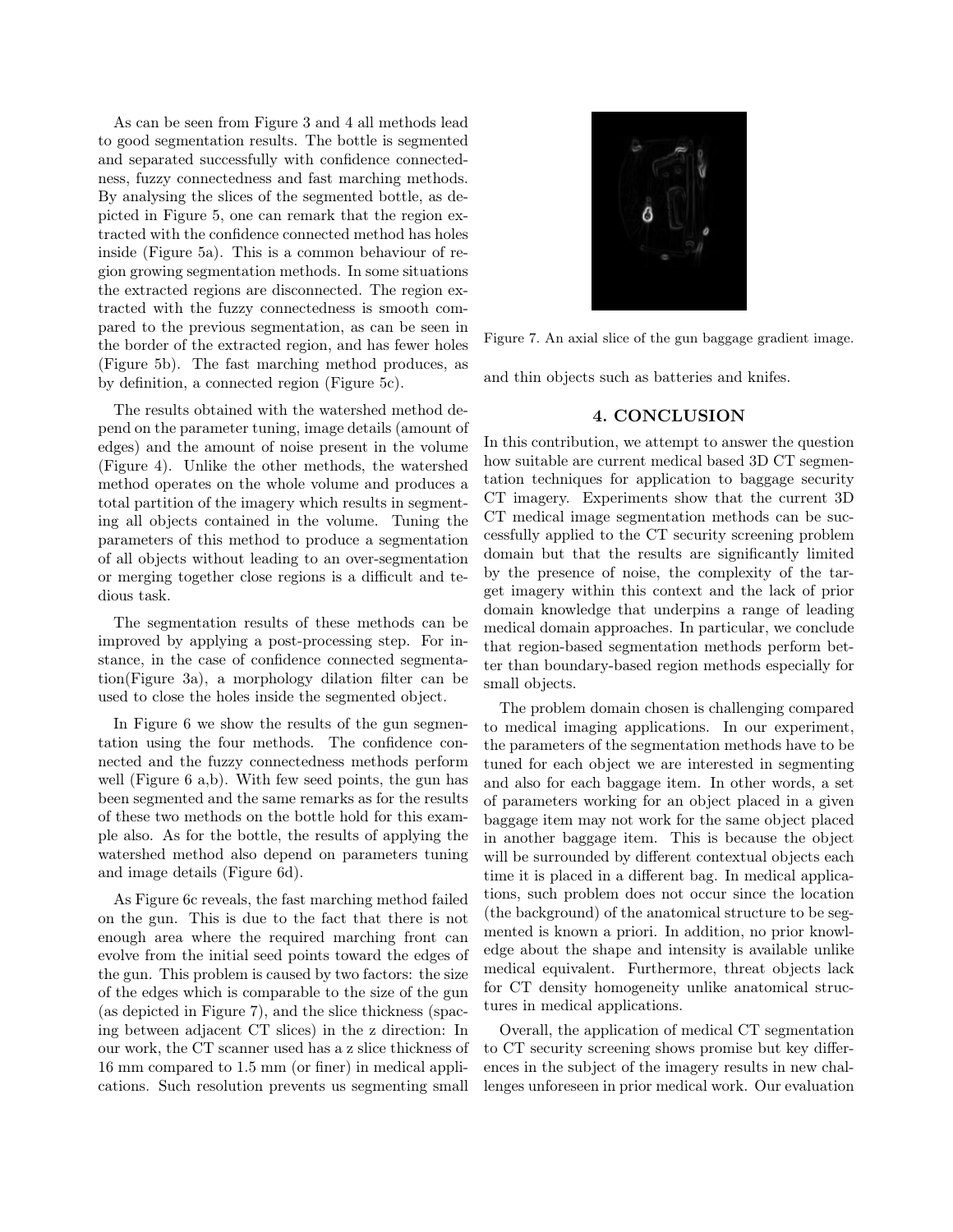

Figure 3. 3D bottle segmentation: (a) confidence connected, (b) fuzzy connectedness, (c) fast marching



Figure 4. 3D watershed segmentation of the bottle for various parameters (a) threshold= 0.001 and water level=0.05 (b) threshold=  $0.01$  and water level=0.05, (c) threshold= 0.01 and water level=0.15. Top are the rendered volumes, bottom are axial slices.



Figure 5. Axial slices of the segmented bottle using: (a) confidence connected (b) fuzzy conectdness and (c) fast marching methods.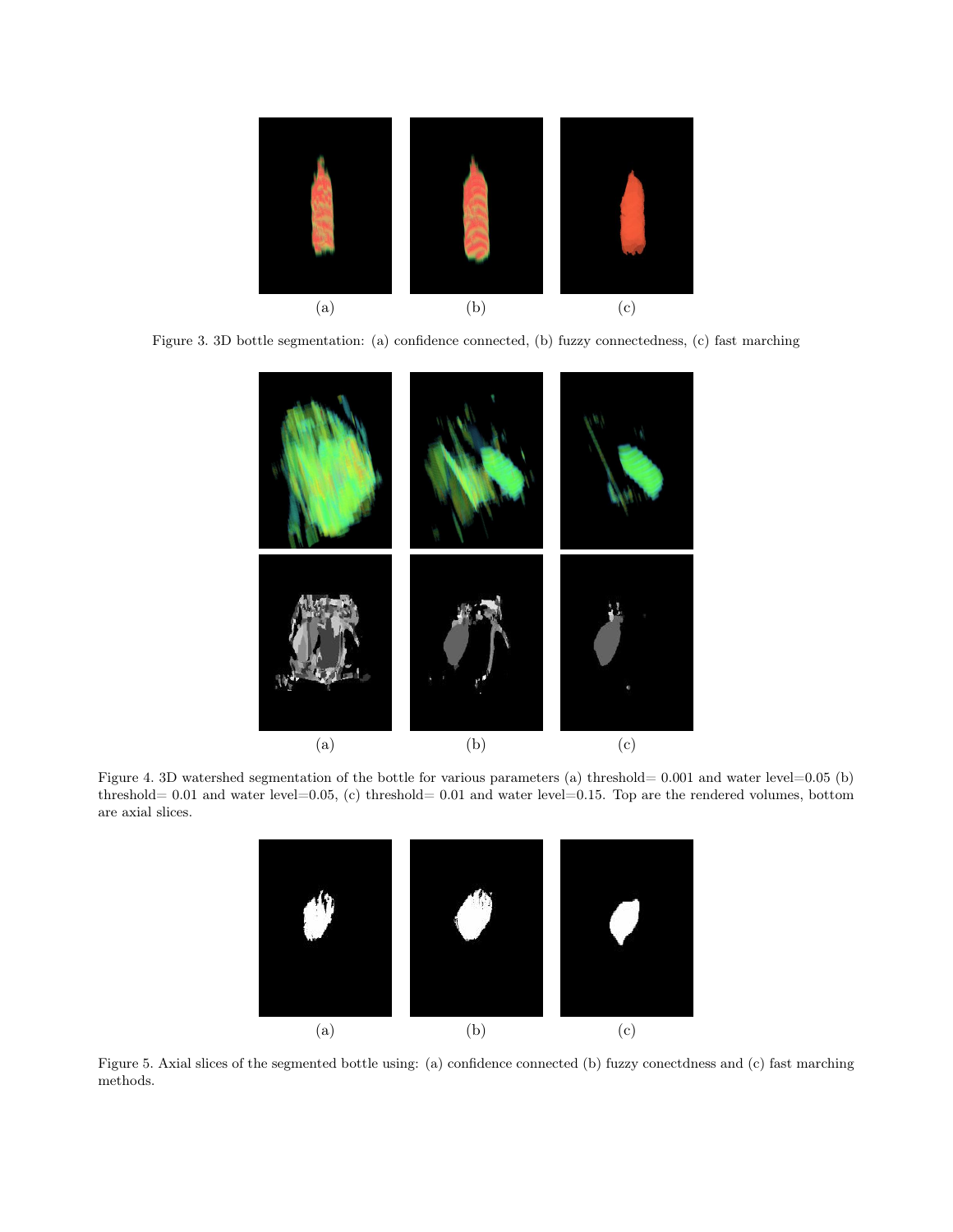

Figure 6. 3D gun segmentation: (a) confidence connected, (b) fuzzy connectedness, (c) fast marching, (d) watershed.

here will form the basis for future work in automated object extraction for automated threat/non threat classification for security screening [2, 4–6].

This project was funded under the Innovative Research Call in Explosives and Weapons Detection 2007 & 2010 initiative. This is a Cross-Government programme sponsored by a number of Departments and Agencies under the UK Government's CONTEST strategy in partnership with the US Department of Homeland Security.

#### REFERENCES

- 1. N. Shanks and A. Bradley, Handbook of Checked Baggage Screening: Advanced Airport Security Operation. WileyBlackwell, 2004.
- 2. N. Megherbi, J. Han, G. Flitton, and T. Breckon, "A comparison of classification approaches for threat detection in CT based baggage screening," in Proc. International Conference on Image Processing, pp. 3109–3112, IEEE, September 2012.
- 3. N. Megherbi, G. Flitton, and T. Breckon, "A classifier based approach for the detection of potential threats in CT based baggage screening," in Proc. International Conference on Image Processing, pp. 1833–1836, IEEE, September 2010.
- 4. G. Flitton, T. Breckon, and N. Megherbi, "A comparison of 3D interest point descriptors with application to airport baggage object detection in com-

plex CT imagery," Pattern Recognition, vol. 46, pp. 2420–2436, September 2013.

- 5. G. Flitton, T. Breckon, and N. Megherbi, "Object recognition using 3D SIFT in complex CT volumes," in Proc. British Machine Vision Conference, pp. 11.1–12, September 2010.
- 6. G. Flitton, T. Breckon, and N. Megherbi, "A 3D extension to cortex like mechanisms for 3D object class recognition," in Proc. International Conference on Computer Vision and Pattern Recognition, pp. 3634–3641, IEEE, June 2012.
- 7. M. Bastan, M. R. Yousefi, and T. M. Breuel, "Visual words on baggage X-ray images," in Proc. Int. Conf. on Computer Analysis of Images and Patterns, pp. 360–368, 2011.
- 8. D. Turcsany, A. Mouton, and T. Breckon, "Improving feature-based object recognition for x-ray baggage security screening using primed visual words," in Proc. International Conference on Industrial Technology, pp. 1140–1145, IEEE, February 2013.
- 9. S. Singh and M. Singh, "Explosives detection systems (EDS) for aviation security," Signal Processing, vol. 83, no. 1, pp. 31–55, 2003.
- 10. R. Paranjape, M. Sluser, and K. Runtz, "Segmentation of handguns in dual energy X-ray imagery of passenger carry-on-luggage," in Proceedings of the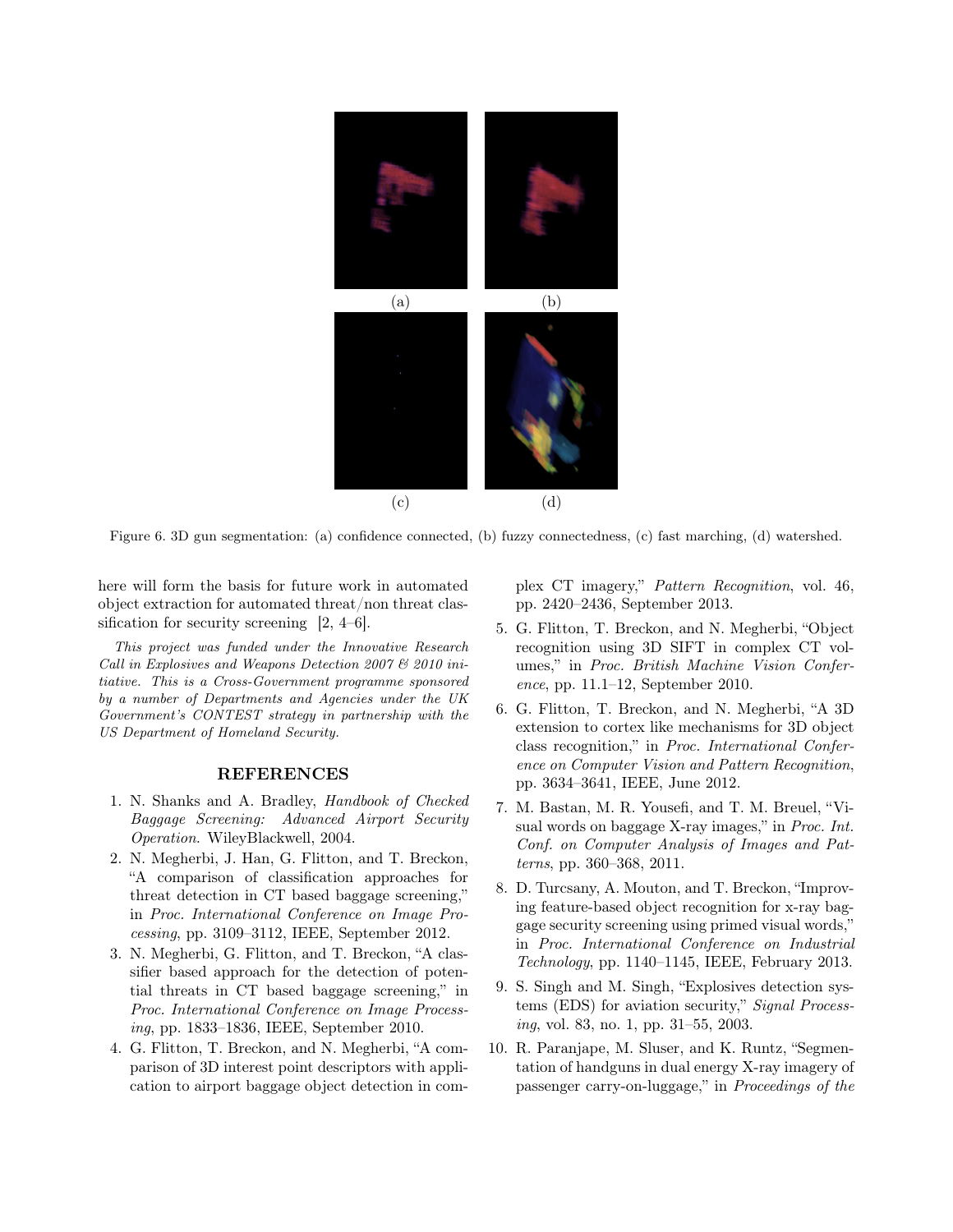11th Canadian Conference on Electrical and Computer Engineering, Toronto, Canada, pp. 377–380, 1998.

- 11. P. Bjorkholm and T. Wang, "Contraband detection using X-rays with computer assisted image analysis," in Proceedings of the Symposium on Contraband and Cargo Inspection Technology, pp. 111– 115, 1992.
- 12. Z. Ying, R. Naidu, K. Guilbert, D. Schafer, and C. Crawford, "Dual energy volumetric X-ray tomographic sensor for luggage screening," in Proceedings of IEEE Sensors Applications Symposium, San Diego, California USA, pp. 1–6, 2007.
- 13. N. Murray, R. Lacey, and P. Mason, "Exploitation of X-ray technology for the detection of contraband-aviation security applications," in Proceedings of European Conference on Security and Detection, IEE, London, pp. 13–18, 1997.
- 14. M. Sluser and R. Paranjape, "Model-based probabilistic relaxation segmentation applied to threat detection in airport X-ray imagery," in Proceedings of the 1999 IEEE Canadian Conference on Electrical and Computer Engineering, pp. 720–726, 1999.
- 15. M. Singh and S. Singh, "Image segmentation optimisation for X-ray images of airline luggage," in Proceedings of IEEE International Conference on Computational Intelligence for Homeland Security and Personal Safety, Venice, Italy, pp. 10–17, 2004.
- 16. R. Benjamin and S. Prakoonwit, "Automatic X-ray screening of aircraft hold luggage," in *Proceedings* of European Conference on Security and Detection, pp. 5–9, 1997.
- 17. L. Jimin, B. Abidi, and M. Abidi, "Automatic Xray image segmentation for threat detection," in Proceedings of Fifth International Conference on Computational Intelligence and Multimedia Applications, pp. 396– 401, 2003.
- 18. R. Gesick, C. Saritac, and C. Hung, "Automatic image analysis process for the detection of concealed weapons," in Proceedings of the 5th Annual Workshop on Cyber Security and Information Intelligence Research: Cyber Security and Information Intelligence Challenges and Strategies, 2009.
- 19. B. Abidi, Z. Yue, A. Gribok, and M. Abidi, "Improving weapon detection in single energy X-ray images through pseudo coloring," IEEE Transactions on Systems, Man, and Cybernetics, Part C: Applications and Reviews, vol. 36, no. 6, pp. 784– 796, 2006.
- 20. L. Grady, V. Singh, T. Kohlberger, C. Alvino, and C. Bahlmann, Automatic segmentation of unknown objects, with application to baggage security, pp. 430–444. European Conference on Computer Vision, Springer, 2012.
- 21. D. F. Wiley, D. Ghosh, and C. Woodhouse, "Automatic segmentation of ct scans of checked baggage," in Proc. of the 2nd Inter. Meeting on Image Formation in X-ray CT, pp. 310–313, 2012.
- 22. O. Wirjadi, "Survey of 3D image segmentation methods," 2007. Technical report No. 123, Fraunhofer ITWM, Kaiserslautern, Germany.
- 23. S. Lakare, "3D segmentation techniques for medical volumes," 2000. Research Proficiency, Department of Computer Science State University of New York at Stony Brook.
- 24. D. Pham, C. Xu, and J. Prince, "Current methods in medical image segmentation," Annual Review of Biomedical Engineering, vol. 2, pp. 315–338, 2000.
- 25. R. Adams and L. Bischof, "Seeded region growing," IEEE Trans. Pattern Analysis Machine Intelligence, vol. 16, no. 6, pp. 641–647, 1994.
- 26. C. Revol and M. Jourlin, "A new minimum variance region growing algorithm for image segmentation," *Pattern Recognition Letters*, vol. 18, pp. 249–258, 1997.
- 27. Z. Lin, T. Chen, J. Jesse, and H. Talbot, "Unseeded region growing for 3D image segmentation," in Pan-Sydney Workshop on Visual Information Processing, pp. 31–37, 2000.
- 28. N. Nikolaidis and I. Pitas, 3-D Image Processing Algorithms. John Wiley and Sons Inc., 2001.
- 29. C. Revol-Muller, F. Peyrin, Y. Carrillon, and C. Odet, "Automated 3D region growing algorithm based on an assessment function," Pattern Recognition Letters, vol. 23, pp. 137–150, 2002.
- 30. M. Mancas, B. Gosselin, and B. Macq, "Segmentation using a region growing thresholding image processing: algorithms and systems," in Conference No4, San Jose CA, ETATS-UNIS, vol. 5672, pp. 388–398, 2005.
- 31. J. Udupa and S. Samaresekera, "Fuzzy connectedness and object definition: Theory, algorithms and applications in image segmentation," Graphical Models and Image Processing, vol. 58, no. 3, pp. 246–261, 1996.
- 32. T. McInerney and D. Terzopoulos, "Deformable models in medical image analysis: A survey," Med. Image Anal., vol. 1, no. 2, pp. 91–108, 1996.